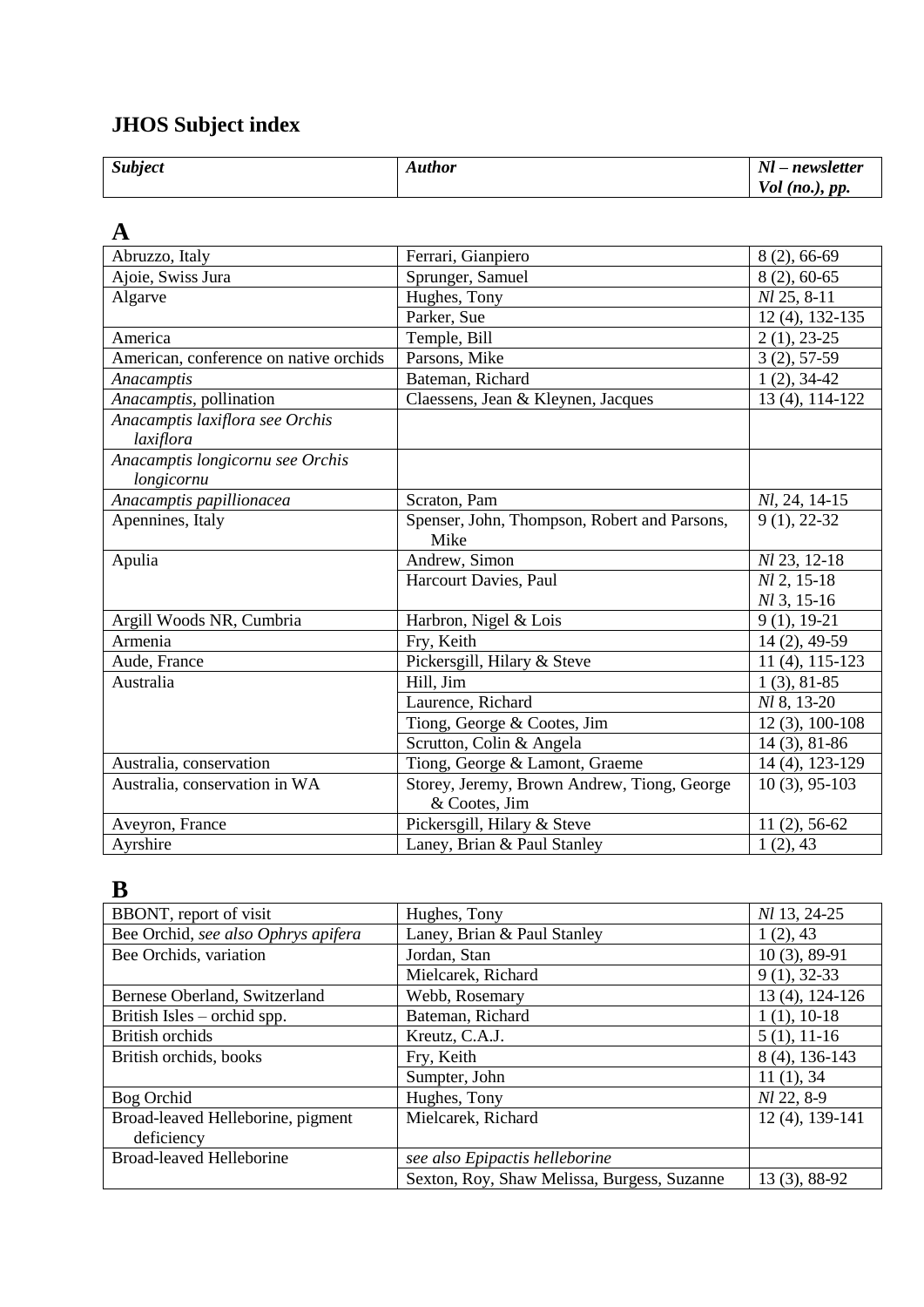|                                | & Macadam, Craig                      |                |
|--------------------------------|---------------------------------------|----------------|
| Butterfly-orchids              | Pearce, David & Stott, Katherine      | $14(1), 14-19$ |
| Butterfly-orchids, spur length | Hughes, Tony                          | $4(3), 88-90$  |
|                                | see also Platanthera spp. spur length |                |

## **C**

| Canada, Rockies                     | Baker, Mike & Veronica                                       | <i>NI</i> 19, 18-20        |
|-------------------------------------|--------------------------------------------------------------|----------------------------|
| Cephalanthera                       | Pikner, Tarmo                                                | $\overline{1}1(3), 96-103$ |
| Cephalanthera, pollination          | Claessens, Jean & Kleynen, Jacques                           | $10(4)$ , $114-120$        |
| Crete                               | Fielding, John                                               | $1(3), 70-72$              |
| Chile                               | Temple, Bill                                                 | $5(2), 47-53$              |
| China                               | Corkhill, Peter                                              | $1(4)$ , 101-104           |
|                                     | Wright, Celia                                                | $7(2), 45-52$              |
|                                     |                                                              | $7(3)$ , 94-103            |
| Chios                               | Lewis, Les                                                   | $3(4)$ , 101-103           |
|                                     | Parsons, Mike                                                | $2(3)$ , 90-94             |
|                                     | Taylor, Mike & Lewis, Les                                    | $4(4)$ , 129-137           |
| Chloraea chrysantha, cultivation    | Alabaster, Robin                                             | $4(3), 90-91$              |
| Coeloglossum viride,                | Hardwick, Carl                                               | Nl 15, 17                  |
| Comperia comperiana                 | Harcourt Davies, Paul                                        | Nl 12, 22-27               |
| Common Spotted Orchid, mutant       | Jordan, Stan                                                 | $5(1), 26-27$              |
| Composts                            | Manuel, Richard                                              | $2(1), 9-11$               |
|                                     |                                                              | $3(1), 25-26$              |
|                                     | Peck, Mick                                                   | $3(2), 49-51$              |
| Corfu                               | Parsons, Mike                                                | $7(1), 20-29$              |
| Conservation                        | Bailey-Wood, Roy and Gilbert Roger                           | 8(1), 34                   |
|                                     | Bateman, Richard                                             | $7(4), 119-133$            |
|                                     | Fitchett, Peter                                              | 8 (4), 124-126             |
|                                     | Jenkinson, Martin                                            | Nl 17, 7-10                |
|                                     | Jenkinson, Martin, et al.                                    | Nl 17, 13-14               |
|                                     |                                                              | Nl 9, 8-9                  |
|                                     | Scott, Helen                                                 | Nl 19, 1-5                 |
|                                     | Temple, Bill                                                 | $Nl$ 11, 9                 |
|                                     |                                                              |                            |
|                                     |                                                              | $3(3), 69-70$              |
|                                     |                                                              | 5(3), 106                  |
| Conservation, introduction of alien | Gasson, Mike                                                 | 9(2), 68<br>$10(1), 33-35$ |
| species                             |                                                              |                            |
|                                     | Malmgren Svante & Haggar, John                               | $10(1), 24-32$             |
|                                     | Sumpter, John & Parfitt, Alan                                | $10(3)$ , $105-107$        |
| Conservation, Isle of Islay         | Gulliver, Richard & Mavis                                    |                            |
|                                     |                                                              | $3(3), 86-88$<br>Nl 26, 22 |
| Conservation, transplanting         | Temple, Bill                                                 |                            |
| Conservation, WA, Australia         | Storey, Jeremy, Brown Andrew, Tiong, George<br>& Cootes, Jim | $10(3)$ , 95-103           |
| Corsica                             | Hughes, Tony                                                 | $7(2), 62-71$              |
| Cotswolds                           | Hughes, Tony & Diana                                         | <i>Nl</i> 18, 7-9          |
| Crete                               | Marks, Trevor                                                | $Nl$ 10, 4-9               |
|                                     | Webb, Rosemary                                               | $12(4)$ , 114-124          |
| Croatia                             | Spenser, John, Thompson, Robert and Parsons,<br>Mike         | $7(4)$ , 134-143           |
| Cultivation, hardy orchids          | Dash, Alan                                                   | Nl 21, 14-20               |
| Cultivation, Disas                  | Light, Marilyn                                               | $3(2), 47-49$              |
|                                     |                                                              |                            |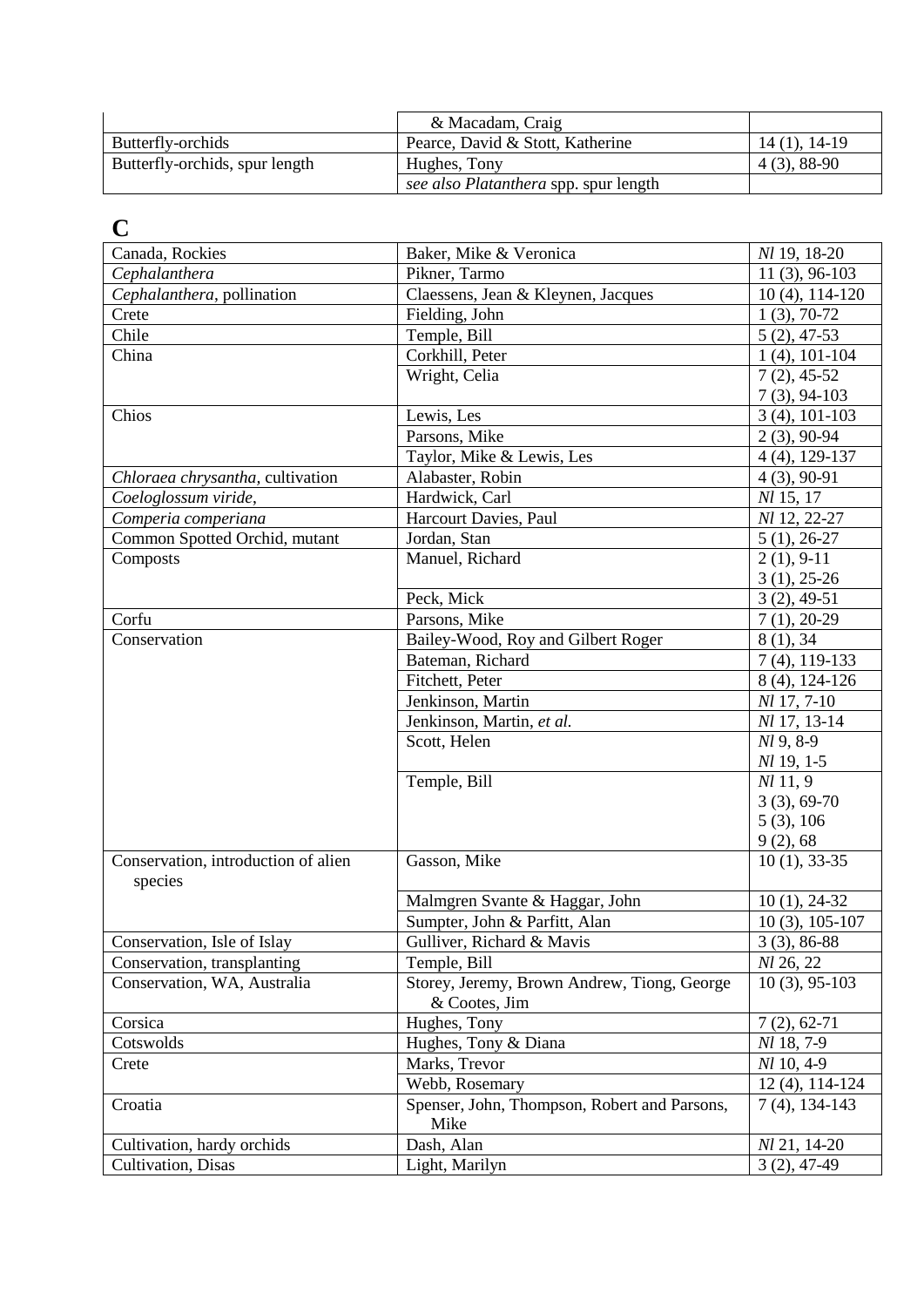| Cultivation, Mediterranean orchids    | Manuel, Richard                    | Nl 8, 12-13         |
|---------------------------------------|------------------------------------|---------------------|
|                                       |                                    | $Nl$ 9, 12-16       |
|                                       |                                    | $Nl$ 10, 9-11       |
| Culture media                         | Fairhurst, Kath                    | $Nl$ 9, 11-12       |
|                                       | Revell, Peter                      | $Nl$ 8, 4-6         |
| Cumbria                               | Gendle, Alan                       | $1(4)$ , 94-98      |
|                                       |                                    | $3(1), 20-21$       |
|                                       |                                    | $6(4)$ , 141        |
|                                       |                                    | 10 (4), 128-129     |
| Cypripedium                           | Corkhill, Peter                    | $Nl$ 11, 3-4        |
|                                       |                                    | $1(4)$ , 101-104    |
|                                       | Cribb, Phillip                     | Nl 15, 4-7          |
|                                       | Dash, Carol                        | $Nl$ 19, 5-10       |
|                                       | Wright, Celia                      | $7(2), 45-52$       |
|                                       |                                    | $7(3)$ , 94-103     |
| Cypripedium, growing                  | Hardwick, Carl                     | $Nl$ 9, 9-10        |
|                                       | White, Peter                       | $Nl$ 6, 8-16        |
|                                       |                                    | NI 7, 15-17         |
|                                       |                                    | <i>Nl</i> 8, 7-12   |
|                                       |                                    | Nl 9, 17-20         |
|                                       |                                    | Nl 10, 20-25        |
|                                       | Whitlow, Carson                    | $Nl$ 5, 17-19       |
| Cypripedium, pollination              | Claessens, Jean & Kleynen, Jacques | $10(4)$ , $114-120$ |
| Cypripedium calceolus see also Lady's |                                    |                     |
| Slipper Orchid                        |                                    |                     |
|                                       | Hill, Jim                          | $Nl$ 5, 6-11        |
| Cypripediums, division of             | Corkhill, Peter                    | Nl 11, 17-18        |
| Cyprus                                | Christofides, Yiannis              | $12(2), 54-60$      |
|                                       | Harcourt Davies, Paul              | $5(4)$ , 127-133    |
|                                       | Kreutz, C.A.J. & Scraton, P.       | Nl 28, 11-15        |
|                                       | Mottershead, Peter & Pauline       | $3(2), 51-53$       |
|                                       |                                    | $5(2), 68-70$       |
|                                       | Scraton, Pam                       | Nl, 24, 14-15       |
|                                       | Tarrant, Moira                     | Nl 17, 22           |
|                                       | Webb, Rosemary                     | $13(2), 41-48$      |
| Cyprus, North                         | Lewis, Les                         | Nl 24, 10-13        |
| Cyprus, origin of (pseudo) species    | Bateman, Richard                   | $3(3), 80-83$       |

### **D**

| Dactyloglossum                       | Giles, Graham                      | 2(1), 21         |
|--------------------------------------|------------------------------------|------------------|
| Dactylorhiza, blight                 | La Croix, Isobyl                   | $7(4)$ , 117-118 |
|                                      | Trudgill, Dave                     | $12(2), 68-70$   |
| Dactylorhiza, cultivation            | Dash, Alan                         | Nl 9, 16-17      |
|                                      |                                    | Nl 12, 14-18     |
|                                      | Haggar, John                       | Nl 27, 15-18     |
| Dactylorhiza, mutation               | Smyth, Mark                        | 8(2), 70         |
| Dactylorhiza spp.                    | Bateman, Richard                   | $2(4)$ , 104-111 |
|                                      | Claessens, Jean & Kleynen, Jacques | $10(3)$ , 83-89  |
|                                      | Pikner, Tarmo                      | $9(4)$ , 128-143 |
|                                      | Sleep, Darren                      | $Nl$ 4, 4-6      |
| Dactylorhiza fuchsii hybrids         | Smith, Phil, Elinor & Adam         | 14 (2), 70-71    |
| Dactylorhiza fuchsii var. rhodochila | Spencer, John                      | $4(4)$ , 128     |
| Dactylorhiza fuchsia x Gymnadenia    | Hogg, Richard                      | $11(3), 93-96$   |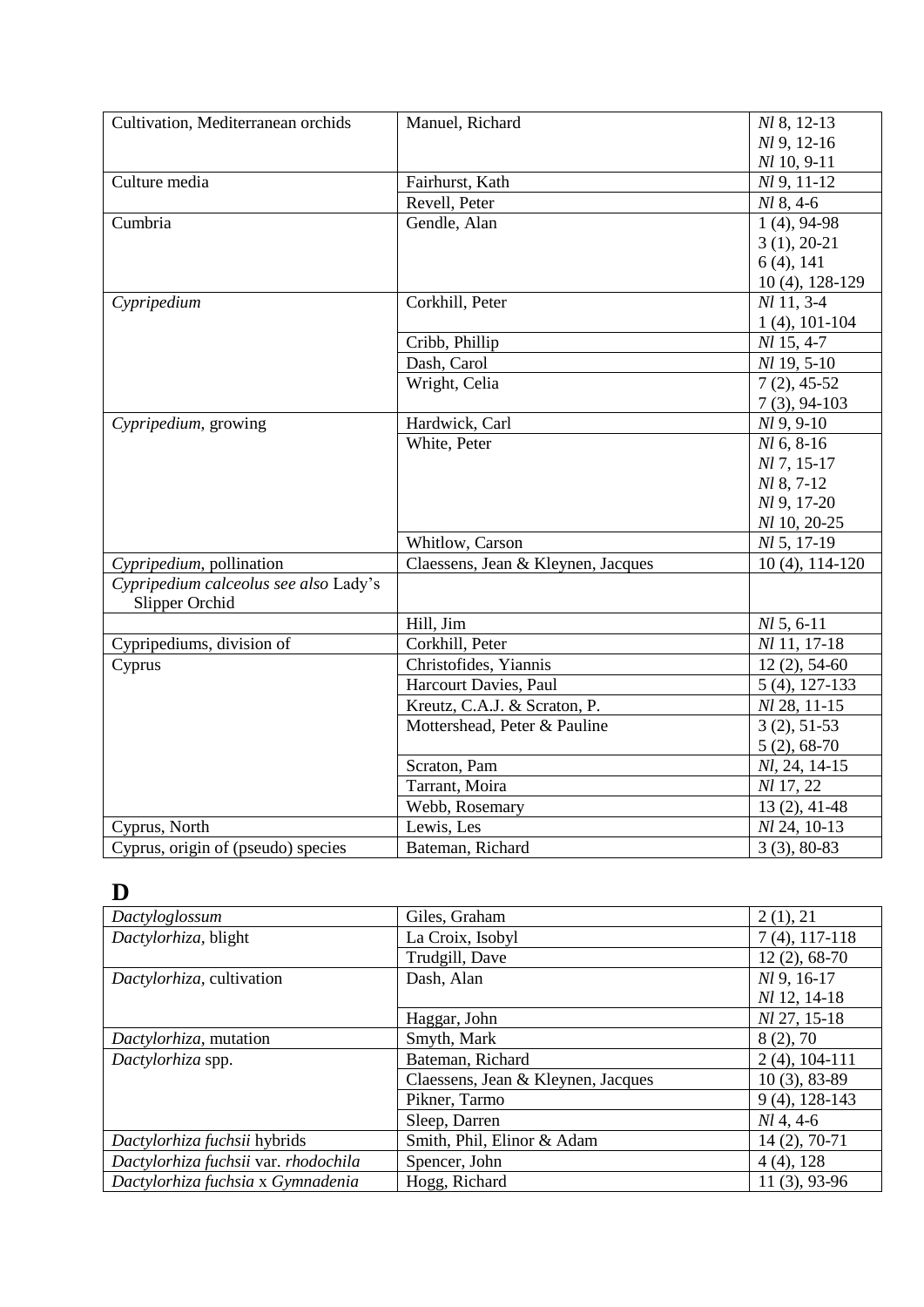| conopsea hybrids                                       |                                |                    |
|--------------------------------------------------------|--------------------------------|--------------------|
| Dactylorhiza hatagirea                                 | McCartney, David               | $7(3)$ , 84-85     |
| Dactylorhiza incarnata, see also Early<br>Marsh Orchid | Gasson, Mike                   | $4(2), 58-59$      |
|                                                        | Phillips, Ian                  | $1(1), 23-24$      |
| Dactylorhiza praetermissa,<br>hyperchromic             | Spencer, John                  | $4(4)$ , 128       |
| Dactylorhiza praetermissa x<br>Gymnadenia densiflora   | Clark, Michael                 | $9(1), 34-35$      |
| Dactylorhiza purpurella, near Oxford                   | Ennis, Thomas                  | $4(1), 31-32$      |
| Dactylorhiza purpurella var.<br>cambrensis, in Ireland | Ennis, Thomas                  | 8 (4), 127-132     |
| Dactylorhiza viridis, see Coeloglossum<br>viride       |                                |                    |
| Dactylorhiza viridis x Dactylorhiza<br>fuchsii hybrid  | Harbron, Nigel & Lois          | $12(4)$ , $142$    |
| Darwin, Charles, his home                              | Palmer, Irene                  | 13 (4), 133-139    |
| Derbyshire Dales                                       | Dinsdale, Kay                  | Nl 25, 14-16       |
| Digital photography                                    | Clay, Colin                    | Nl 29, 9-11        |
| Disa                                                   | Light, Marilyn                 | $3(2), 47-49$      |
| Disa uniflora cultivation                              | Corkhill, Peter                | $Nl$ 16, 9-11      |
| Diuris fragrantissima                                  | Tiong, George & Lamont, Graeme | 14 (4), 123-129    |
| Dolomites, The                                         | Christofides, Yiannis          | $11(1), 26-31$     |
|                                                        | Dash, Carol                    | <i>Nl</i> 14, 7-12 |
|                                                        | Hughes, Tony                   | 8 (1), 30-34       |
|                                                        | Hughes, Tony & Diana           | Nl 3, 3-4          |
| Dordogne, The                                          | Carthy, Nick                   | $3(4)$ , 112-115   |
| Dorset                                                 | Batten, Vikki                  | $6(4)$ , 121       |
|                                                        | Haywood, Norman                | Nl 14, 13-14       |
| Dorset, north                                          | Hughes, Tony & Diana           | $Nl$ 6, 4-7        |
| Down House, Kent                                       | Palmer, Irene                  | 13 (4), 133-139    |
| Drakensberg, South Africa                              | Goodfellow, Graham             | $5(3), 81-86$      |
|                                                        |                                | 5 (4), 120-127     |

### **E**

| Early Marsh Orchid, see also     | Haggar, John                       | Nl 27, 4-9         |
|----------------------------------|------------------------------------|--------------------|
| Dactylorhiza incarnata           |                                    | Nl 29, 17-22       |
|                                  |                                    | $1(1), 18-23$      |
|                                  |                                    | $2(2), 51-59$      |
|                                  |                                    | $2(4)$ , 116-124   |
|                                  |                                    | $4(2), 52-58$      |
| Early-purple Orchid              | see also Orchis mascula            |                    |
| Early-purple Orchid, pollination | Gasson, Mike                       | $10(2)$ , 60-66    |
| Ecology                          | Jenkinson, Martin                  | <i>Nl</i> 17, 7-10 |
| Elba, Italy                      | Harcourt Davies, Paul              | $6(4)$ , 130-136   |
| England, southern                | Jenkinson, Martin                  | <i>Nl</i> 17, 7-10 |
| Environmental stewardship        | Kindred, Alan                      | $3(2), 44-46$      |
| Epipactis                        | Clark, Mike                        | $10(4)$ , $120$    |
|                                  | Gendle, Alan                       | $3(1), 20-21$      |
| Epipactis, pollination           | Claessens, Jean & Kleynen, Jacques | $11(2), 64-71$     |
|                                  | Owens, Nick & Frankie              | $12(3), 92-99$     |
| Epipactis cambrensis             | Lewis, Les and John Spencer        | $2(2), 48-51$      |
| Epipactis helleborine            | Clark, Michael                     | 8 (1), 24-28       |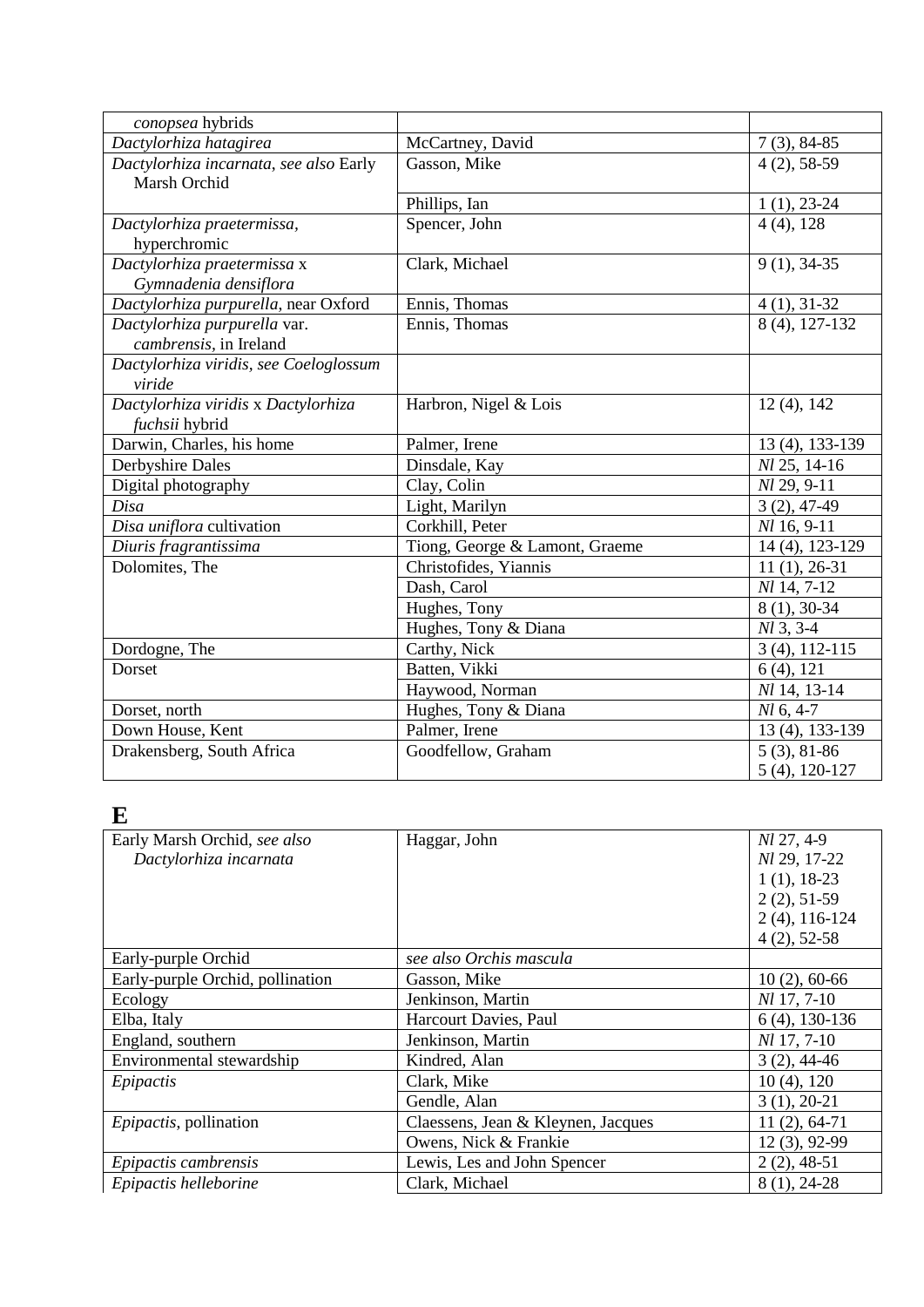|                                     | Jordan, Stan                      | $4(3), 104-106$ |
|-------------------------------------|-----------------------------------|-----------------|
|                                     | Lewis, Les                        | Nl 28, 15-17    |
| Epipactis helleborine               | see also Broad-leaved Helleborine |                 |
| Epipactis helleborine, chlorophyll  | Spencer, John                     | $11(1), 24-25$  |
| deficient                           |                                   |                 |
| Epipactis purpurata, mutant flowers | Mielcarek, Richard                | $12(2), 51-53$  |
| Epipactis x schulzei                | Mielcarek, Richard                | $14(1), 28-31$  |
| Epipactis youngiana                 | see Young's Helleborine           |                 |
| <b>Essex</b>                        | Parsons, Mike                     | 6(1), 8         |
|                                     | Dives, David                      | $14(2), 60-62$  |
| Estonia                             | see Saaremaa                      |                 |
| European orchids                    | Hughes, Diana                     | $4(3), 95-99$   |
| European orchids, pollination       | Hughes, Tony                      | $3(2), 39-44,$  |
|                                     |                                   | $3(3), 89-94$   |

#### **F**

| Fen Orchid                     | Gasson, Mike     | $11(3), 103-105$    |
|--------------------------------|------------------|---------------------|
| Filzmoos, Austria              | Dash, Carol      | Nl 12, 18-22        |
| Florida                        | Parsons, Mike    | $Nl$ 11,15-17       |
|                                |                  | $1(4)$ , 106-111    |
|                                |                  | $5(3), 101-106$     |
| Flowerfield, nr Boat of Garten | Taylor, Stewart  | 14 (2), 64-69       |
| Fly Orchid Ophrys insectifera  | Lewis, Les       | $2(3), 81-88$       |
| Fly x Bee hybrid               | Kempster, Robert | $3(1), 26-27$       |
| Fragrant orchids               | Scott, Helen     | $Nl$ 9, 8-9         |
| France                         | Tarrant, Simon   | $Nl$ 3, 4-5         |
| France, south                  | Blackman, Alan   | <i>Nl</i> 15, 17-20 |
|                                |                  | $4(4)$ , 114-119    |
|                                | Lewis, Les       | $6(2)$ , 48-52      |
| France, South-east             | Parsons, Mike    | $4(2), 111-115$     |
| Fungi (O. apifera)             | Weeks, Ted       | $3(1), 26-27$       |
| Fungus bank                    | Blundell, Adrian | $Nl$ 2, 10-11       |
|                                | Meek, Phil       | $Nl$ 2, 12-13       |

#### **G**

| J                                 |                                    |                     |
|-----------------------------------|------------------------------------|---------------------|
| Gait Barrows NNR, Lancashire      | Philpotts, Charlie                 | 13 (4), 140-141     |
| Gargano, Italy                    | Harcourt Davies, Paul              | $7(2), 54-62$       |
|                                   |                                    | $7(3), 103-106$     |
|                                   | Phillips, Phil & Gwen              | $4(1), 21-29$       |
|                                   | Stowe, Jean                        | $5(4)$ , 133-135    |
| Goodyera, pollination             | Claessens, Jean & Kleynen, Jacques | $13(2), 54-61$      |
| Geneva                            | Lewis, Les                         | <i>Nl</i> 20, 13-20 |
|                                   |                                    | 2(1), 8             |
| Georgia                           | Fry, Keith                         | 14 (2), 49-59       |
| <b>Ghost Orchid</b>               | Cole, Sean                         | 11(3), 106          |
|                                   |                                    | 11 (4), 124-129     |
|                                   |                                    | $12(1), 12-21$      |
|                                   | Harcourt Davies, Paul              | $7(1), 15-19$       |
|                                   | Jannink, Mark and Rich, Tim        | $7(1), 14-15$       |
| Gloucestershire                   | Bailey-Wood, Roy                   | Nl 22, 14-17        |
| Google Earth for locating orchids | Bateman, Richard                   | 14 (3), 95-103      |
| Gotland                           | Haggar, John                       | Nl 11, 12-14        |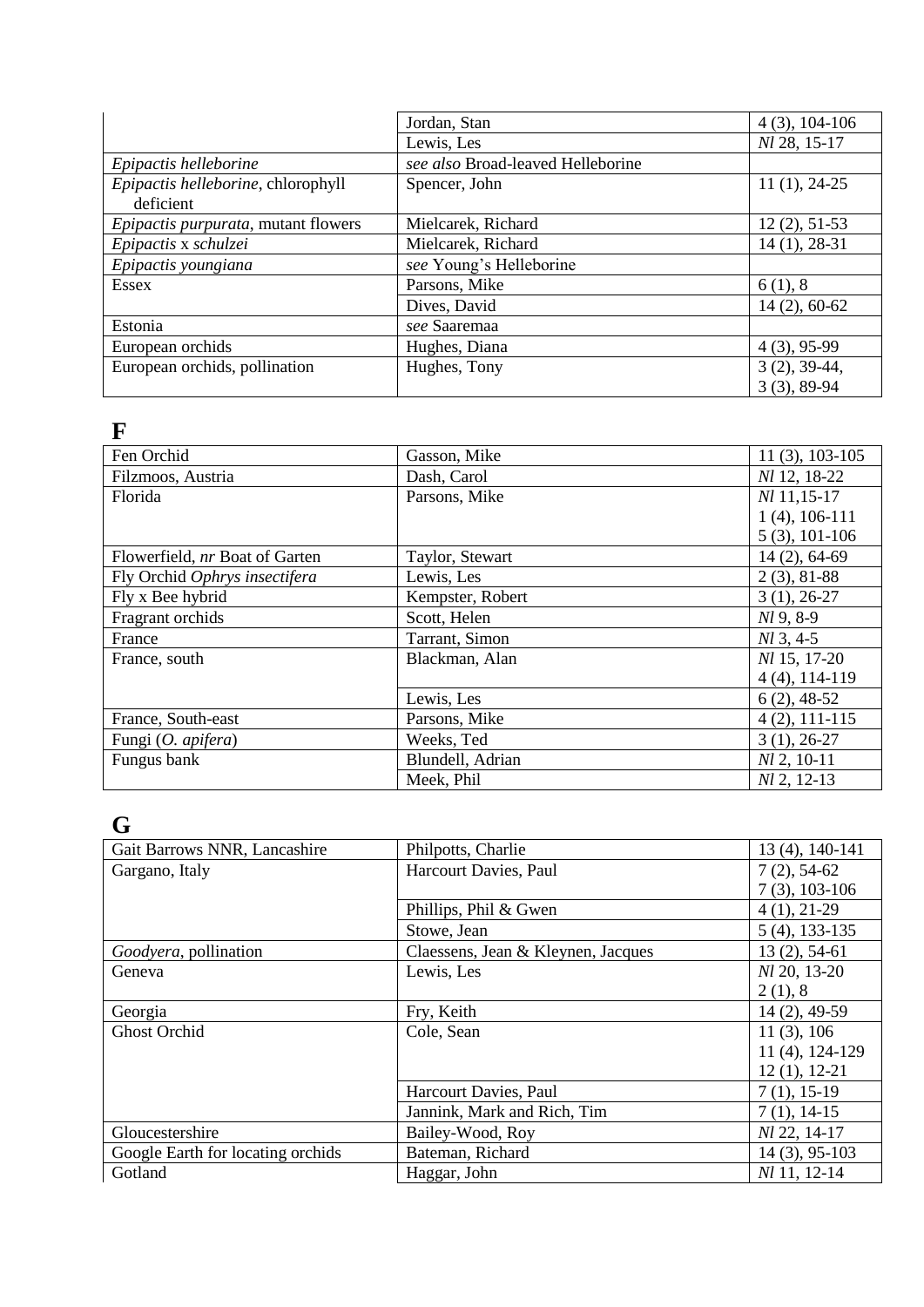|                                    | Phillips, Ian                       | $1(1), 23-24$       |
|------------------------------------|-------------------------------------|---------------------|
|                                    | Tarrant, Simon                      | Nl 17, 17-21        |
| Grants for orchid-based research   | Bateman, Richard                    | $4(2), 68-70$       |
| Greece                             | Temple, Bill                        | Nl 29, 7-9          |
| Greece, NW                         | Gendle, Alan                        | $13(2), 65-68$      |
|                                    |                                     | 14 (3), 104-107     |
| Growing (hardy) orchids            | Brownsword, Malcolm                 | $3(4)$ , 110-111    |
|                                    | Clements, Steve, see Tarrant, Moira | $13(3), 81-87$      |
|                                    | Dash, Alan                          | $Nl$ 1, 11-13       |
|                                    |                                     | $Nl$ 2, 14-15       |
|                                    |                                     | $Nl$ 3, 14-15       |
|                                    |                                     | $Nl$ 4, 12-13       |
|                                    |                                     | Nl 21, 14-20        |
|                                    | Dash, Carol                         | $M_3$ , 13-14       |
|                                    |                                     | $Nl$ 4, 10-11       |
|                                    | Dryden, Kath                        | Nl 5, 12            |
|                                    | Haggar, John                        | <i>Nl</i> 22, 12-14 |
|                                    | Hardwick, Carl                      | Nl 22, 6-9          |
|                                    | Havers, Bill                        | Nl 23, 11-12        |
|                                    | Heys, Tony                          | $14(2)$ , 44-48     |
|                                    | Hill, Jim                           | $Nl$ 5, 14-16       |
|                                    | Malmgren, Svante                    | Nl 23, 10-11        |
|                                    |                                     | Nl 24, 15-18        |
|                                    | Manuel, Richard                     | $Nl$ 2, 4-9,        |
|                                    |                                     | $Nl$ 3, 10-13       |
|                                    |                                     | $Nl$ 4, 6-10        |
|                                    |                                     | $Nl$ 5, 19-23       |
|                                    |                                     | $Nl$ 6, 8           |
|                                    |                                     | Nl 8, 6-7           |
|                                    |                                     | Nl 16, 7-9          |
|                                    |                                     | Nl 21, 20-21        |
|                                    |                                     | <i>Nl</i> 24, 21-23 |
|                                    | Manuel, Richard & Dash, Alan        | <i>NI</i> 13, 21-23 |
|                                    | Powell, Mike                        | Nl 16, 12-13        |
|                                    |                                     | Nl 17, 15-16        |
|                                    | Powell, Mike, see Tarrant, Moira    | $14(1), 20-26$      |
|                                    | Rymer, Tony                         | Nl 14, 15-16        |
|                                    | Tarrant, Simon                      | Nl 20, 22           |
|                                    | Tarrant, Moira                      | $13(3), 81-87$      |
|                                    |                                     | $14(1), 20-26$      |
| Gymnadenia borealis colour variant | Ennis, Thomas                       | $12(2)$ . 41        |
| Gymnadenia conopsea, pollination   | Claessens, Jean & Kleynen, Jacques  | 14 (4), 130-136     |
| Gymnadenia odoratissima, mistaken  | Gendle, Alan                        | 11(2), 55           |
| identification                     |                                     |                     |

## **H**

| Hampshire                       | Webb, Rosemary      | $9(4)$ , 114-120 |
|---------------------------------|---------------------|------------------|
| Hartslock                       | Brownsword, Malcolm | $4(4)$ , 119-120 |
|                                 | Temple, Bill        | 8(1), 6          |
| Hebridean Marsh-orchid          | Horsman, Frank      | $8(2)$ , 44-47   |
| Hebridean Spotted-orchid x Frog | Smith, Alan         | $12(2), 71-72$   |
| Orchid                          |                     |                  |
| Helleborines, classification    | Harrap, Simon       | $6(2), 64-67$    |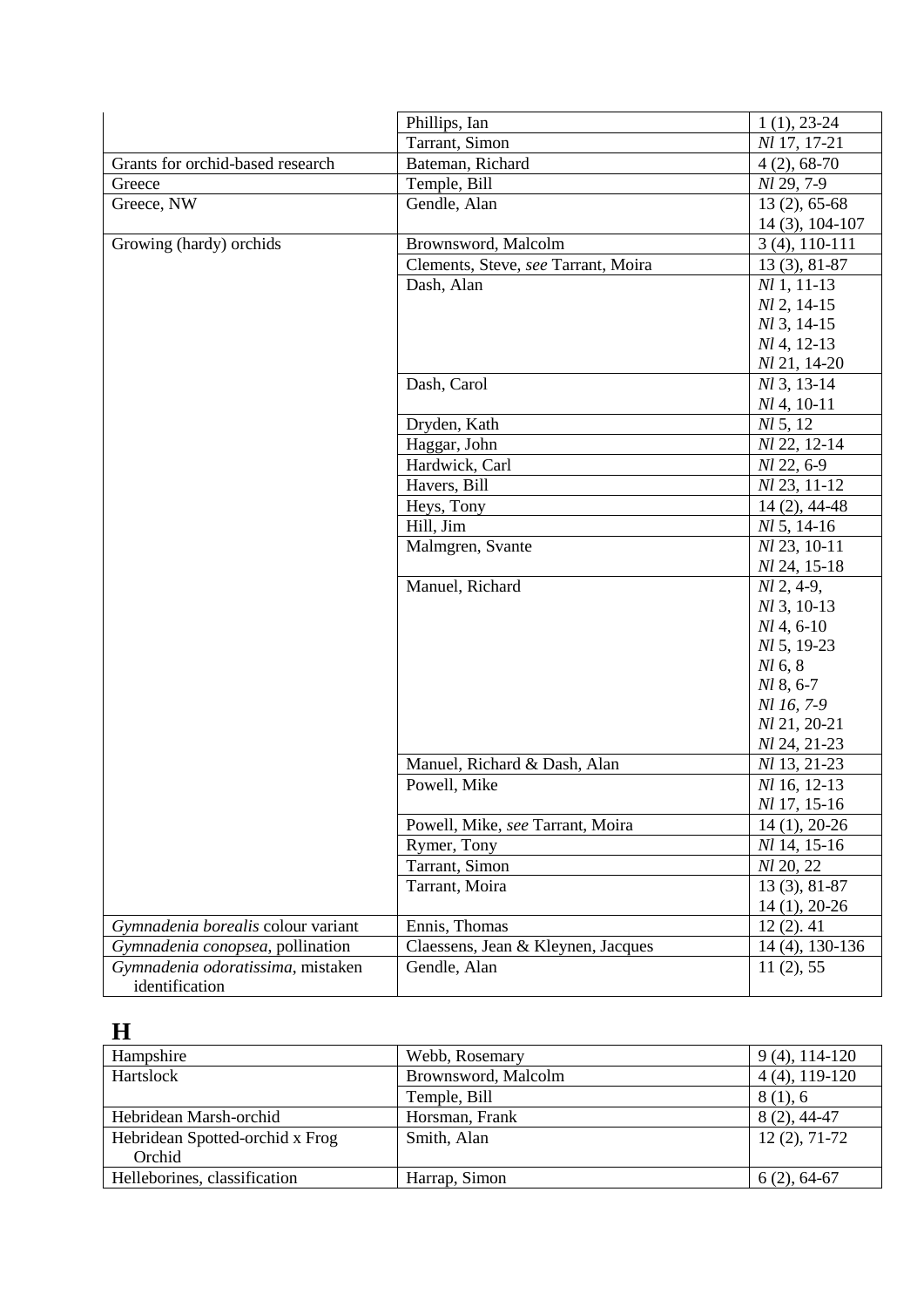| Helleborines, hybrid                  | Mielcarek, Richard                 | $14(1), 28-31$   |
|---------------------------------------|------------------------------------|------------------|
| Herbarium, Felix Platter              | Cribb, Phillip                     | 8 (3), 90-97     |
| Himantoglossum, pollination           | Claessens, Jean & Kleynen, Jacques | 13 (4), 114-122  |
| Himantoglossum hircinum, odour        | Phillips, Ian                      | 8 (4), 133-135   |
| Himantoglossum metlesicsianum         | Claessens, Jean                    | $12(1), 23-29$   |
| Holme Valley, Yorkshire               | Rollinson, Geoff                   | <i>Nl</i> 12, 30 |
|                                       |                                    | Nl 28, 22-23     |
| <b>Howardian Local Nature Reserve</b> | Bailey-Wood, Roy                   | $12(2), 61-64$   |
| Howell Hill Local Nature Reserve,     | Turner, Tom                        | $8(3), 98-100$   |
| Surrey                                |                                    |                  |
| Hybrid orchids, identifying           | Gendle, Alan                       | $9(2), 41-48$    |

# **I, J**

| Iceland             | Bateman, Richard & Rudall, Paula | $12(3), 83-91$   |
|---------------------|----------------------------------|------------------|
|                     |                                  | $12(4)$ , 113    |
| Iran                | Kreutz, Karel & Spencer, John    | $8(1), 12-24$    |
| Ireland             | Curtis, Tom & Thompson, Robert   | $6(2), 67-69$    |
| Ireland, the Burren | Nicol, Richard                   | $M_3, 5$         |
| Islay, Isle of      | Gulliver, Richard & Mavis        | $3(3), 86-88$    |
| Israel              | Spencer, John                    | $6(4)$ , 122-129 |
| Italy               | Harcourt Davies, Paul            | $6(1), 14-22$    |
|                     |                                  | $6(3), 100-105$  |

### **K**

| Kandersteg, Switzerland | Johnson, Nigel & Gwynne     | <i>Nl</i> 27, 19-20 |
|-------------------------|-----------------------------|---------------------|
| Kefalonia, Greece       | Morgan, David               | $13(3), 103-106$    |
| Kenfig                  | Clark, Mike                 | $6(2)$ , 44-47      |
|                         |                             | $8(1), 24-28$       |
|                         |                             | $9(1), 34-35$       |
|                         | Lewis, Les                  | Nl 28, 15-17        |
|                         | Lewis, Les and John Spencer | $2(2)$ , 48-51      |
| Kent                    | Webb, Rosemary              | $11(1), 32-33$      |

## **L**

| Lady Orchid, see also Orchis purpurea   | Blackman, Alan   | 5(2), 40        |
|-----------------------------------------|------------------|-----------------|
|                                         | Gasson, Mike     | $2(2), 45-51$   |
|                                         |                  | 2(3), 80        |
|                                         |                  | $9(1), 15-17$   |
|                                         | Johnson, David   | $9(1), 14-15$   |
|                                         | Larter, Derek    | $5(1), 23-24$   |
| Lady's Slipper Orchid, recovery project | Dash, Alan       | $Nl$ 7, 10      |
|                                         |                  | $Nl$ 11, 9      |
| Lapland Marsh Orchid                    | Ennis, Thomas    | Nl 29, 13-14    |
| Liguria, Italy                          | Parsons, Mike    | $4(2), 111-115$ |
| <b>Lizard Orchid</b>                    | Brown, Andrew    | 13 (2), 49-52   |
| Lot, SW France                          | Tucknott, Sheila | $1(2), 51-55$   |

### **M**

| ---      |                    |                     |
|----------|--------------------|---------------------|
| Madeira  | Parsons, Mike      | <i>Nl</i> 29, 14-17 |
| Mallorca | Dash, Carol & Alan | $13-15$<br>Nl 1.    |
|          | Lewis, Les         | 114-120<br>14 (4).  |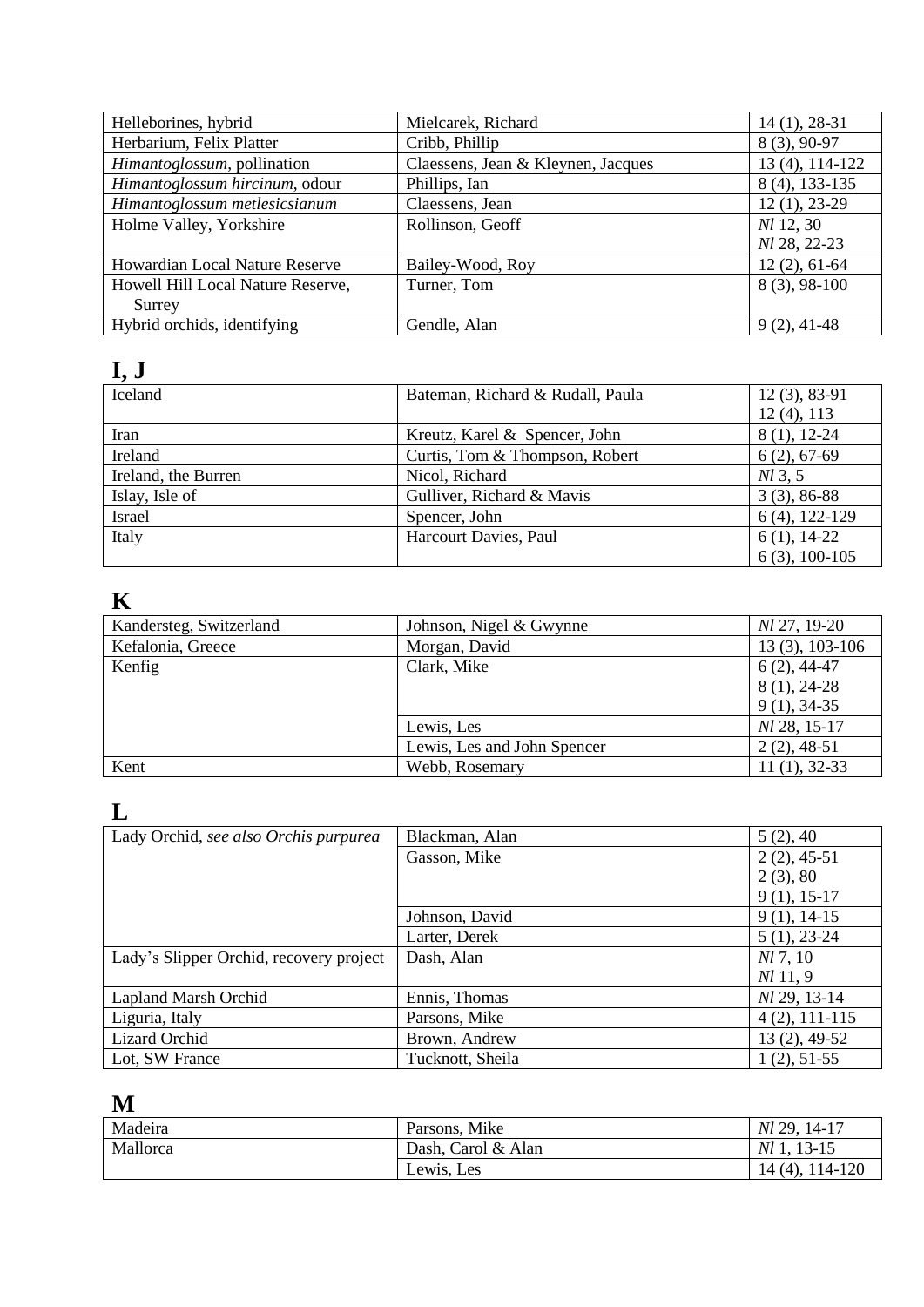| Malvern, site recovery             | Church, Bill                  | Nl 12, 28-29        |
|------------------------------------|-------------------------------|---------------------|
| Marsh Helleborine, growing         | Temple, Bill                  | $13(1), 34-35$      |
| <b>Marsh Orchids</b>               | Bateman, Richard              | $8(2), 48-59$       |
|                                    | Talbot, Maren                 | $2(4)$ , 124-125    |
| Mediterranean orchids, cultivation | Manuel, Richard               | Nl 8, 12-13         |
|                                    |                               | $Nl$ 9, 12-16       |
|                                    |                               | $Nl$ 10, 9-11       |
| Military Orchid                    | Sumpter, John & Parfitt, Alan | $10(3)$ , $105-107$ |
| Moorend Common, Bucks              | Talbot, Maren                 | $2(4)$ , 124-125    |
| Mullagh More                       | Harbron, Nigel & Lois         | $3(2), 54-56$       |
| Mutation, role of                  | Bateman, Richard              | $2(4)$ , 104-111    |
| Mycorrhizae                        | Bateman, Richard              | $11(3), 81-93$      |
|                                    | Clay, Colin                   | $3(4)$ , 115-117    |
| Mycorrhizal specificity            | Temple, Bill                  | $2(2)$ , 43-45      |

#### **N**

| Nature reserves, Suffolk               | Gasson, Mike                       | $3(3), 84-85$      |
|----------------------------------------|------------------------------------|--------------------|
| Neotinea ustulata, see Orchis ustulata |                                    |                    |
| Neottia ovata, pollination             | Claessens, Jean & Kleynen, Jacques | 14 (4), 130-136    |
| Neottianthe cucculata                  | Parsons, Mike                      | 8 (3), 87-90       |
| Neottieae, evolutionary relationships  | Bateman, Richard                   | Nl 25, 3-5         |
| New England                            | Marks, Sarah                       | Nl 16, 13-15       |
| New Zealand                            | Giles, Graham                      | $8(3), 84-86$      |
| Newfoundland                           | Andrew, Simon                      | $1(1), 7-8$        |
| <b>Norfolk</b>                         | Gasson, Mike                       | $4(2), 58-59$      |
| North Carolina, USA                    | Parsons, Mike                      | Nl 26, 16-22       |
| North Downs                            | Turner, Tom                        | $9(3), 100-106$    |
|                                        |                                    | $10(4)$ , 122-126  |
| North-west England                     | Andrew, Simon                      | Nl 13, 16-20       |
| Northern England                       | Davidson, Steven                   | <i>Nl</i> 13, 7-15 |
| Northern Europe                        | Haggar, John                       | $1(1), 18-23$      |
|                                        |                                    | $2(2), 51-59$      |

### **O**

| Öland, Sweden                       | Niissalo, Matti                            | Nl 25, 17-20     |
|-------------------------------------|--------------------------------------------|------------------|
|                                     |                                            |                  |
| Ontario, Canada                     | Dash, Carol                                | $Nl$ 19, 5-10    |
| Ophrys, British oddities            | Hughes, Tony                               | $1(4)$ , 111-113 |
| Ophrys, hybrids                     | Hughes, Tony                               | $12(1), 30-35$   |
| Ophrys, intergeneric cross with     | Haggar, John                               | 3(3), 79         |
| Serapias                            |                                            |                  |
| Ophrys spp.                         | Malmgren, Svante                           | Nl 24, 15-18     |
|                                     |                                            | $1(3), 74-81$    |
|                                     |                                            | $5(3), 95-100$   |
|                                     | Manuel, Richard                            | Nl 11, 10-12     |
| Ophrys apifera, see also Bee Orchid | Laney, Brian & Paul Stanley                | 1(2), 43         |
|                                     | Weeks, Ted                                 | $3(1), 26-27$    |
| Ophrys apifera, variation           | Harcourt Davies, Paul                      | $9(2), 51-58$    |
| Ophrys apifera var. botteronii      | Mackie, Simon, Mielcarek, Richard & Lewis, | $8(3), 79-83$    |
|                                     | Les                                        |                  |
| Ophrys apifera var. cambrensis      | Clark, Michael                             | $12(2), 66-67$   |
|                                     | Gasson, Mike                               | 13(2), 71        |
| Ophrys apifera var. trollii         | Spencer, John                              | 5(1), 25         |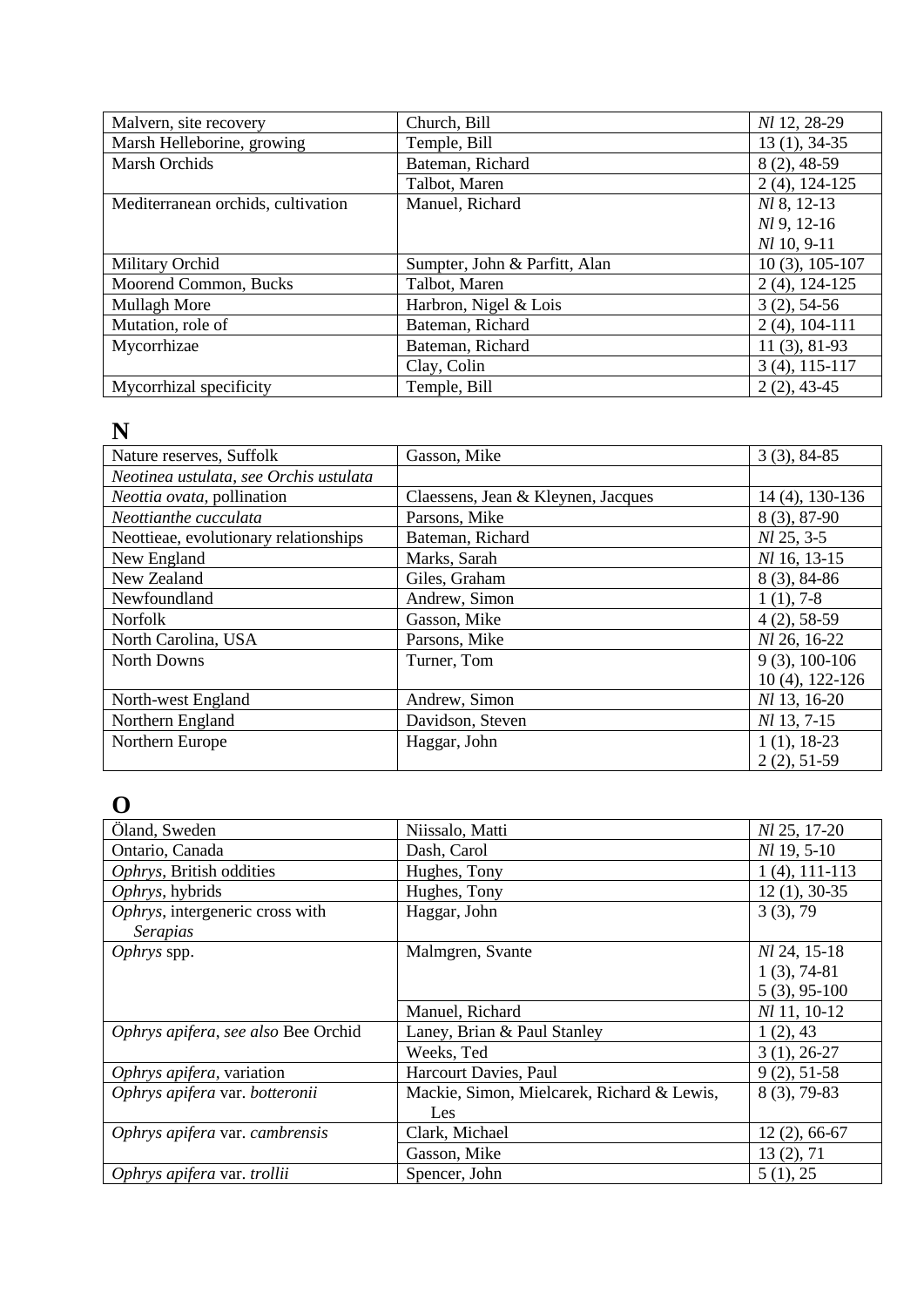| Ophrys fuciflora, variation          | Harcourt Davies, Paul                   | $9(2), 51-58$     |
|--------------------------------------|-----------------------------------------|-------------------|
| Ophrys insectifera hybrids           | Gasson, Mike                            | $5(2), 54-58$     |
| Orchid-based research, grants        | Bateman, Richard                        | $4(2), 68-70$     |
| Orchid nursery, Crustacare, Belgium  | Peeters, Peter                          | Nl 19, 20-23      |
| Orchid nursery, Norman Heywood       | Marks, Trevor                           | Nl 20, 12-13      |
| Orchids, drawing, painting           | Marks, Sarah                            | Nl 22, 6          |
|                                      | Temple, Sylvia                          | Nl 16, 15-16      |
|                                      | Wilkinson, Julia                        | $11(4)$ , 114-115 |
| Orchids, DNA and evolution           | Bateman, Richard                        | Nl 19, 14-17      |
|                                      |                                         | Nl 20, 7-12       |
|                                      |                                         | Nl 21, 10-14      |
| Orchids, field-based molecular       | Bateman, Richard                        | $6(1), 31-34$     |
| identification                       |                                         |                   |
| Orchids, fungi and other plants      | Heys, Tony                              | $9(3), 93-97$     |
|                                      | Leake, Jonathan                         | $Nl$ 15, 7-10     |
|                                      |                                         | $Nl$ 24, 8-10     |
|                                      | Peckham, Jim                            | Nl 28, 18-20      |
|                                      |                                         |                   |
| Orchids, general                     | Bailes, Chris                           | Nl 29, 11-13      |
| Orchids, genetics and classification | Bateman, Richard                        | $Nl$ 5, 3-5       |
|                                      |                                         | $6(2), 53-63$     |
|                                      |                                         | $6(3), 88-99$     |
|                                      | Cole, Sean                              | $5(3), 86-90$     |
|                                      | Harrap, Simon                           | $6(2), 64-67$     |
|                                      | Hughes, Tony                            | Nl 10 12-19       |
|                                      | Lewis, Les                              | $5(4)$ , 138-143  |
| Orchids, growing                     | see also Seed, Growing; Growing (hardy) |                   |
|                                      | orchids                                 |                   |
|                                      | Evans, Neil                             | 13 (2), 69-71     |
|                                      | Temple, Bill                            | 9(2), 68          |
| Orchids, hybrids                     | Edwards, Lorne                          | $9(3), 106-107$   |
|                                      | Gendle, Alan                            | $9(2), 41-48$     |
|                                      |                                         | 10 (4), 128-129   |
|                                      | Haggar, John & Malmgren Svante          | $9(3), 85-90$     |
|                                      | Malmgren Svante & Haggar, John          | $9(4)$ , 121-127  |
|                                      | Taylor, Stewart                         | $14(2), 64-69$    |
| Orchids, identification guides       | Bateman, Richard                        | $10(2)$ , 48-60   |
| Orchids, improving spread of plants  | Trudgill, Dave                          | 12 (4), 124-131   |
| Orchids, locating                    | Scraton, Pam                            | Nl, 23, 12        |
|                                      | Tarrant, Simon                          | Nl 22, 17-18      |
| Orchids, outside planting & growing  | Hughes, Tony                            | Nl 14, 16-17      |
|                                      |                                         | Nl 28, 21         |
|                                      |                                         | 2(3), 75          |
|                                      | Manuel, Richard                         | $2(2), 59-62$     |
|                                      | Powell, Mike                            | $Nl$ 1, 7-11      |
|                                      | Temple, Bill                            | $2(3), 76-78$     |
| Orchids, outside planting, motorway  | Mitchell, Caron & Robert                | Nl 26, 14-16      |
| verge in France                      |                                         |                   |
| Orchids, predation                   | Blackman, Alan                          | 5(2), 40          |
|                                      | Gasson, Mike                            | $9(1), 15-17$     |
|                                      | Gay, Alfred                             | $10(1), 12-16$    |
|                                      | Larter, Derek                           | $5(1), 23-24$     |
|                                      | Johnson, David                          | $9(1), 14-15$     |
| Orchids, perloric flowers            | Gasson, Mike                            |                   |
|                                      |                                         | $7(3), 82-84$     |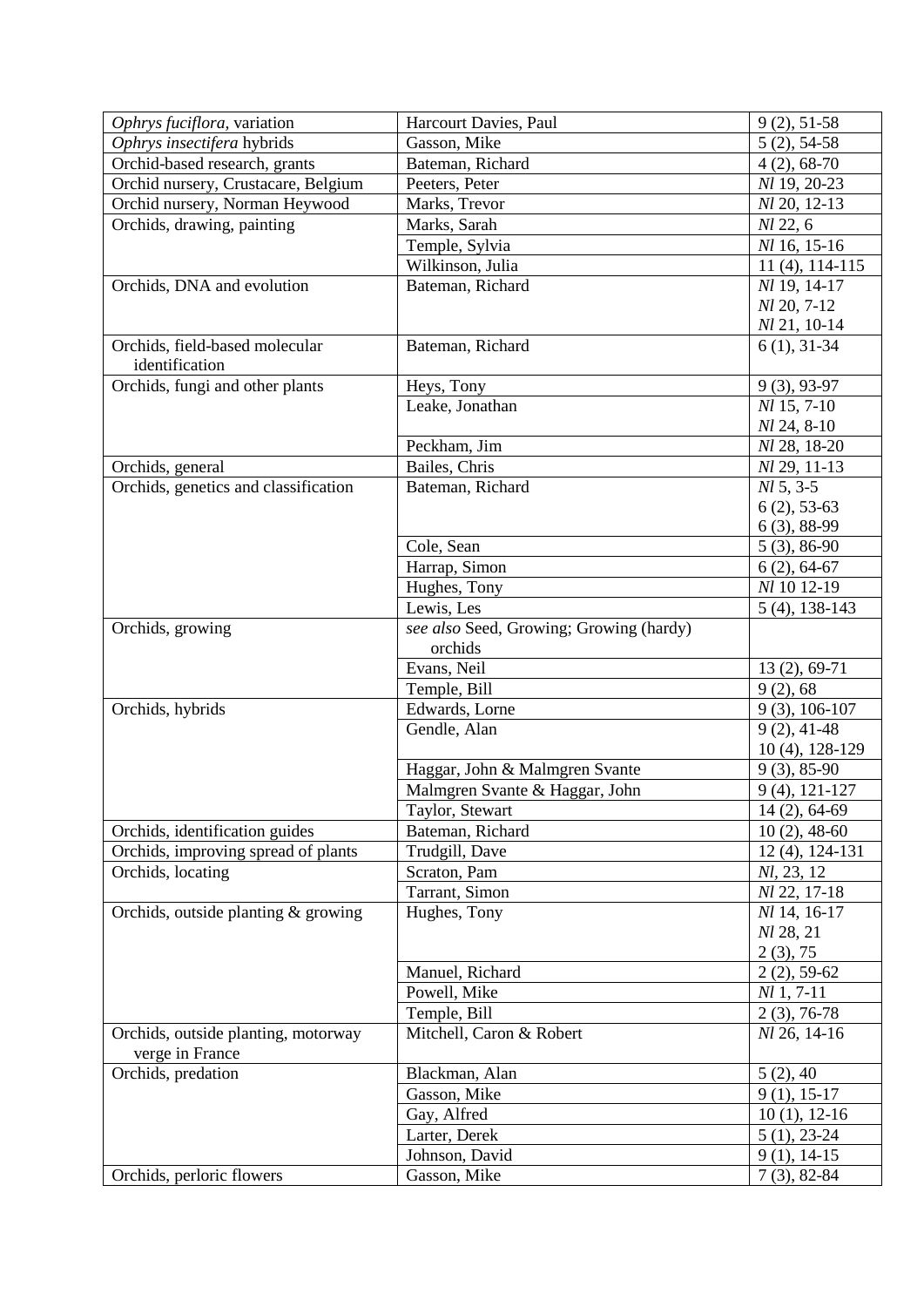| Orchids, pollination                  | Claessens, Jean & Kleynen, Jacques | $10(3), 83-89$      |
|---------------------------------------|------------------------------------|---------------------|
|                                       |                                    | $10(4)$ , $114-120$ |
|                                       |                                    | $11(2), 64-71$      |
|                                       |                                    | $13(2), 54-61$      |
|                                       |                                    | 13 (4), 114-122     |
| Orchids, population dynamics          | Trudgill, Dave                     | 13 (4), 126-133     |
| Orchids, protective treatments        | Clay, Colin                        | Nl 18, 17-18        |
| Orchids, response to bushfires        | Tiong, George & Cootes, Jim        | $12(3), 100-108$    |
| Orchids, treatment of regional floras | Bateman, Richard                   | Nl 25, 20-22        |
| Orchids, species recovery programme   | Ramsey, Margaret                   | Nl 17, 10-13        |
| Orchids, websites                     | Tarrant, Simon                     | Nl, 16, 16-18       |
|                                       | Temple, Bill                       | $Nl, 8, 20-21$      |
| Orchis spp.                           | Claessens, Jean & Kleynen, Jacques | $10(3)$ , 83-89     |
| Orchis laxiflora                      | Manuel, Richard                    | $Nl$ 6, 16-17       |
| Orchis longicornu                     | Dash, Carol                        | Nl 7, 13-15         |
| Orchis mascula                        | see also Early-purple Orchid       |                     |
|                                       | Harbron, Nigel & Lois              | $9(1), 19-21$       |
| Orchis purpurea, see also Lady Orchid |                                    |                     |
| Orchis purpurea, herbivory            | Gay, Alfred                        | $10(1), 12-16$      |
| Orchis ustulata                       | Kergon, Linda                      | <i>Nl</i> 5, 23-24  |
| <b>Oxwich Burros NNR</b>              | Clark, Mike                        | $10(4)$ , $120$     |

# **P, Q**

| Peloponnese                         | Spencer, John                  | $3(4)$ , 118-127 |
|-------------------------------------|--------------------------------|------------------|
| Photographic competition            | Evans, Jon                     | 14 (3), 92-93    |
| Photography                         | Hughes, Tony                   | $1(2), 55-58,$   |
|                                     |                                | $1(3), 72-74$    |
|                                     | Sheasby, Peter                 | $1(4)$ , 105     |
| Platanthera chlorantha, pollinators | Sexton, Roy                    | $11(1), 14-22$   |
| Platanthera x hybrida               | Waller, Mike                   | $11(1), 12-13$   |
| Platanthera spp.                    | Bateman, Richard               | $2(4)$ , 104-111 |
| Platanthera spp. spur length        | Bateman, Richard & Sexton, Roy | $4(2), 60-63$    |
|                                     |                                | $5(1), 20-23$    |
|                                     |                                | $6(4)$ , 136-140 |
| Platter, Felix - herbarium          | Cribb, Phillip                 | 8 (3), 90-97     |
| Pleione                             | Butterfield, Ian               | $1(3), 69-70$    |
|                                     | Talbot, Maren                  | $3(1), 18-19$    |
| Poland                              | Parsons, Mike                  | 8 (3), 87-90     |
| Pollination, European orchids       | Hughes, Tony                   | $3(2), 39-44,$   |
|                                     |                                | $3(3), 89-94$    |
| Propagation                         | Scott, Peter                   | $2(1), 16-20$    |
| (Pseudo) species                    | Bateman, Richard               | $3(3), 80-83$    |
| x Pseudorhiza bruniana              | Taylor, Stewart                | 14 (2), 64-69    |
| Pyramidal orchids                   | Scott, Helen                   | $Nl$ 9, 8-9      |

### **R**

| Red Helleborine in Chilterns | Waller, Mike         | 13(1), 9            |
|------------------------------|----------------------|---------------------|
| Rhodes                       | Edwards, Lorne       | $9(3)$ , 106-107    |
|                              | Hughes, Tony & Diana | <i>NL</i> 4, 13-20  |
|                              | Manuel, Richard      | <i>NL</i> 27, 21-23 |

**S**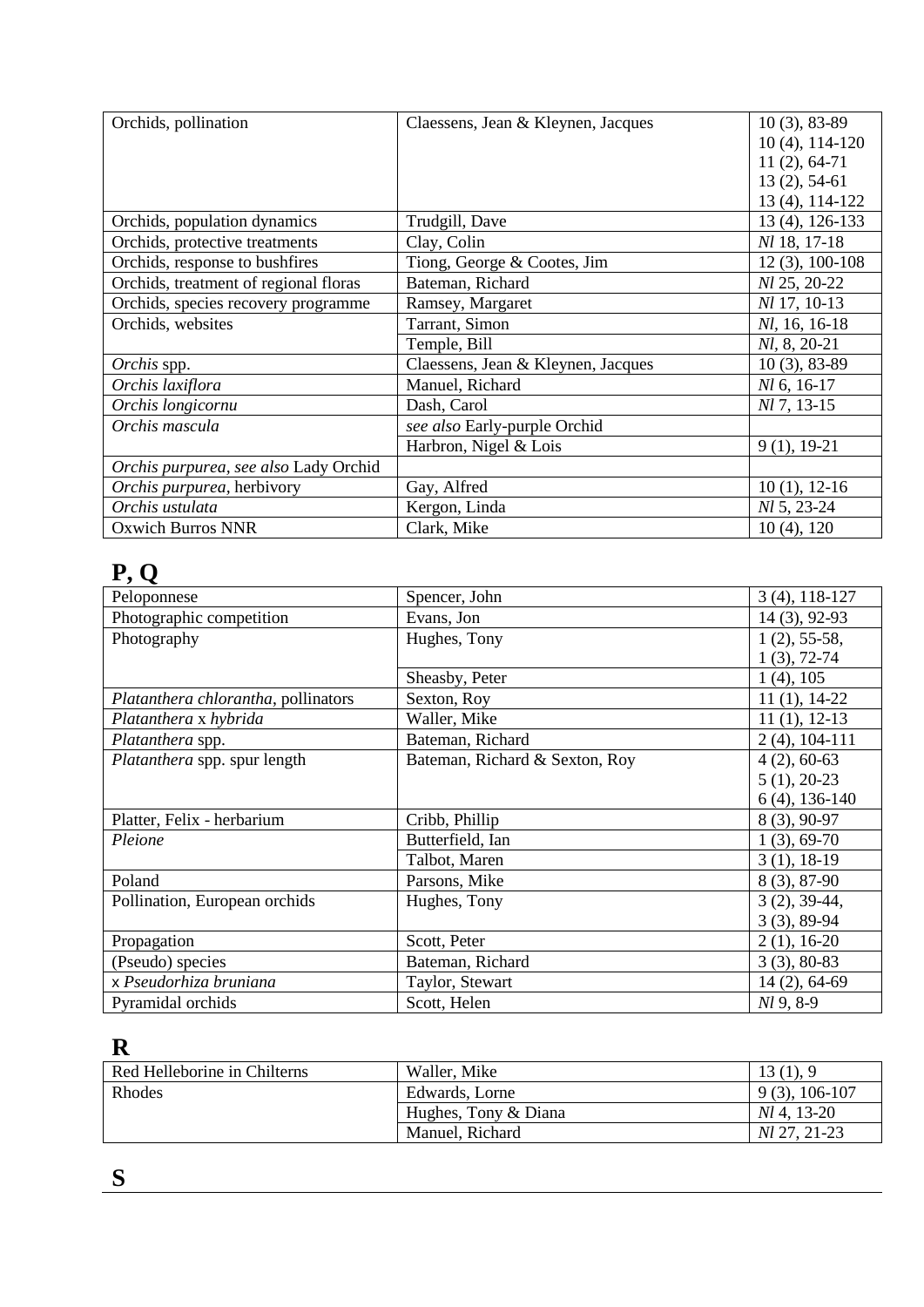| Saaremaa, Estonia                 | Pikner, Tarmo                      | 9 (4), 128-143    |
|-----------------------------------|------------------------------------|-------------------|
|                                   |                                    | $11(3), 96-103$   |
|                                   | Tarrant, Simon                     | 8 (3), 100-106    |
| Samos                             | Tarrant, Simon                     | Nl 15, 12-16      |
| Sardinia                          | Andrew, Simon                      | Nl 7, 5           |
|                                   | Pickersgill, Hilary                | $13(1), 24-34$    |
| Scotland                          | Allan, Brian                       | $Nl$ 26, 8-13     |
|                                   | Marks, Patrick                     | $2(1), 29-30$     |
| Seed bank                         | Blundell, Adrian                   | $Nl$ 2, 10-11     |
|                                   | Seaton, Philip                     | $3(1), 12-18$     |
| Seed, handling                    | Manuel, Richard                    | Nl 24, 21-23      |
| Seed, propagating from            | Haggar, John                       | $9(2)$ , 59-66    |
| Seed, sowing                      | Blundell, Adrian                   | $Nl$ 3, 9-10      |
|                                   | Weeks, Ted                         | Nl 20, 20-21      |
|                                   | White, Peter                       | $Nl$ 7, 10-13     |
| Seed, sterilising                 | Weeks, Ted                         | Nl 19, 17-18      |
| Seedling, weaning                 | Dash, Alan & Blundell, Adrian      | Nl 9, 10          |
| Selborne                          | Cribb, Phillip and Roberts, David  | $7(3), 86-93$     |
| Selkirkshire                      | Hogg, Richard                      | 14 (3), 89-92     |
| <b>Serapias</b>                   | Hughes, Tony                       | $Nl$ 11, 6-8      |
| Serapias, intergeneric cross with | Haggar, John                       | 3(3), 79          |
| Ophrys                            |                                    |                   |
| Serapias lingua in Essex          | Cole, Sean & Waller, Mike          | 14 (4), 138-141   |
| Sibillini Mountains, Italy        | Parker, Sue                        | $13(3), 93-100$   |
| Sicily                            | Harcourt Davies, Paul              | $10(4)$ , 130-142 |
|                                   | Hughes, Tony                       | $1(4)$ , 98-101   |
|                                   | Manuel, Richard                    | Nl 9, 7-8         |
|                                   | Parsons, Mike                      | $6(1), 22-30$     |
| Site secrecy                      | Brownsword, Malcolm                | $4(1), 33-34$     |
|                                   | Donnison-Morgan, Derrick           | 4(1), 33          |
|                                   | Jordan, Stan                       | $4(1), 32-33$     |
|                                   | Temple, Bill                       | 4(2), 64          |
| Slugs & Snails as pests           | Temple, Bill                       | $4(1), 30-31$     |
| <b>South Downs</b>                | Pearce, David                      | $9(3), 99-100$    |
|                                   |                                    | 14 (1), 14-19     |
| Spain                             | Andrew, Simon                      | $2(1), 11-16$     |
|                                   |                                    | $2(2), 39-43$     |
| Spain, Cuenca                     | Spencer, John                      | $4(4), 121-127$   |
| Spain, Picos de Europa            | Spencer, John                      | $5(2), 60-67$     |
| Species discrimination            | Bateman, Richard                   | $2(4)$ , 104-111  |
| Spiranthes, pollination           | Claessens, Jean & Kleynen, Jacques | $13(2), 54-61$    |
| Suffolk, nature reserves          | Gasson, Mike                       | $3(3), 84-85$     |
| Steveniella satyrioides           | Harcourt Davies, Paul              | Nl 12, 22-27      |
| Sun Orchids                       | Scrutton, Colin & Angela           | $14(3), 81-86$    |
| Surrey                            | Haywood, Norman                    | Nl 14, 13-14      |
| <b>Sussex</b>                     | Lang, David                        | $2(3), 73-74$     |

### **T**

| Tennessee, USA                   | Parsons, Mike                    | <i>Nl</i> 26, 16-22 |
|----------------------------------|----------------------------------|---------------------|
| Tetrad data for locating orchids | Bateman, Richard                 | $14(3), 95-103$     |
| Turkey                           | Harcourt Davies, Paul            | $5(3), 91-95$       |
| Tuscany, Italy                   | Bateman, Richard & Rudall, Paula | $4(2)$ , 44-52      |